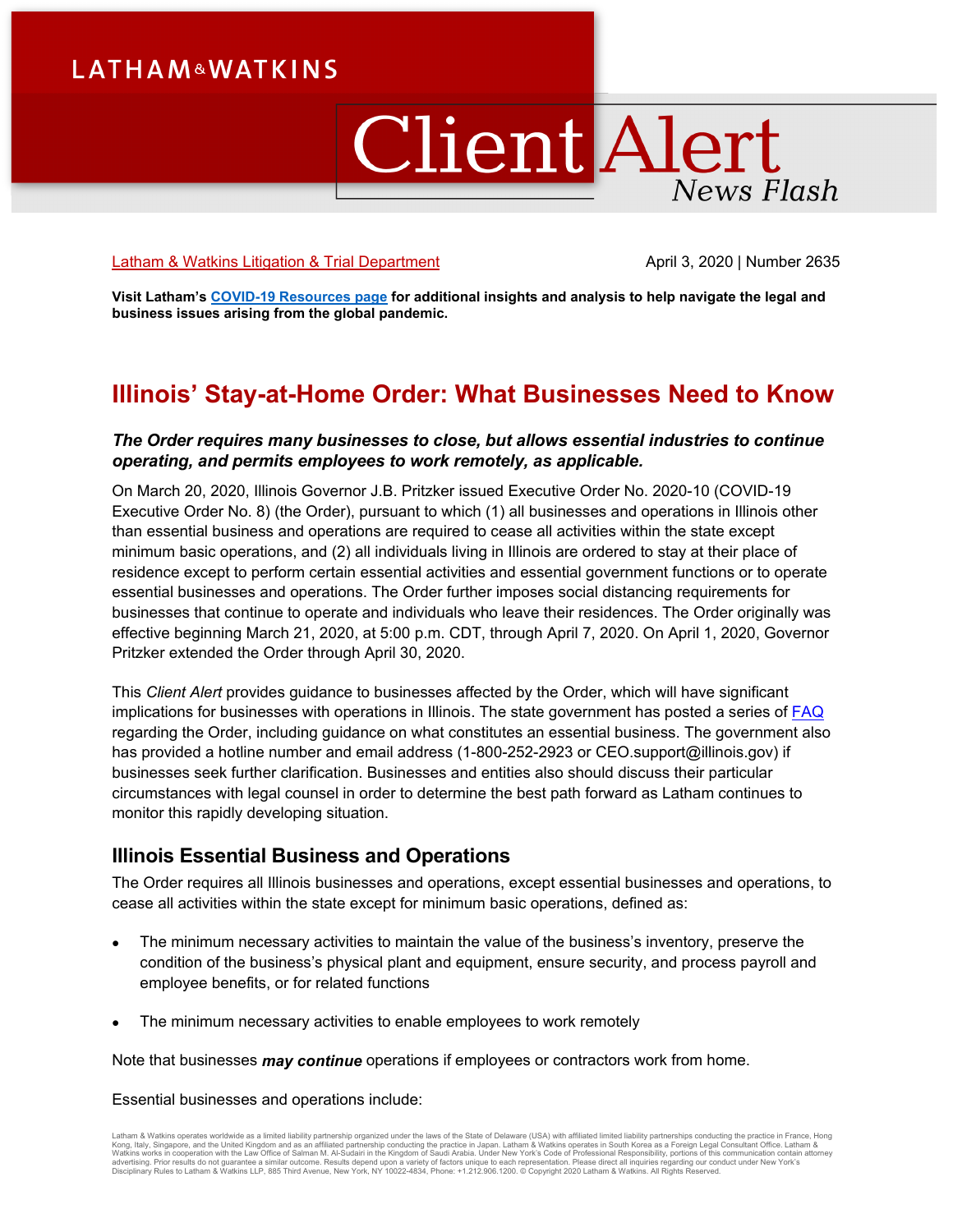**LATHAM&WATKINS** 

- Financial institutions
- Healthcare and public health operations: Such entities include hospitals; clinics; dental offices; pharmacies; public health entities (including those that compile, model, analyze, and communicate public health information); pharmaceutical, pharmacy, medical device and equipment, and biotechnology companies (including operations, research and development, manufacture, and supply chain); organizations collecting blood platelets, plasma, and other necessary materials; licensed medical cannabis dispensaries and licensed cannabis cultivation centers; reproductive health care providers; eye care centers, including those that sell glasses and contact lenses; home healthcare service providers; mental health and substance use providers; other healthcare services; and entities that transport and dispose of medical materials and remains
- Manufacture, distribution, and supply chain for critical products and industries: Such entities include manufacturing companies, distributors, and supply chain companies producing and supplying essential products and services in and for industries such as pharmaceutical, technology, biotechnology, healthcare, chemicals and sanitization, waste pickup and disposal, agriculture, food and beverage, transportation, energy, steel and steel products, petroleum and fuel, mining, construction, national defense, and communications, as well as products used by other essential businesses and operations
- Human Services Operations: Such entities include any provider funded by the US Department of Homeland Security, the Department of Children & Family Services, or Medicaid; long-term care facilities; home-based and residential settings for adults, seniors, children, and/or people with disabilities or mental illness; transitional facilities; field offices for food, cash assistance, medical coverage, child care, vocational services or rehabilitation services; developmental centers; adoption agencies; and businesses that provide food, shelter, and social services and other necessities of life for needy individuals
- Essential Infrastructure: Such entities and infrastructure include food production, distribution and sale; construction; building management and maintenance; airport operations; operation and maintenance of utilities, including water, sewer, and gas; electrical; distribution centers; oil and biofuel refining; roads, highways, railroads, and public transportation; ports; cybersecurity operations; flood control; solid waste and recycling collection and removal; and internet, video, and telecommunications systems
- Essential government functions
- Transportation, hotels, and motels: Such entities include airlines, taxis, and transportation network providers, such as rideshare services
- Food and beverage manufacturing, production, processing, cultivation, and sale
- **Media**
- Mail, post, shipping, logistics, delivery, and pick-up services
- Businesses that sell, manufacture, or supply products needed for people to work from home
- Professional services: Such entities services include legal, accounting, insurance, and real estate services (including appraisal and title services)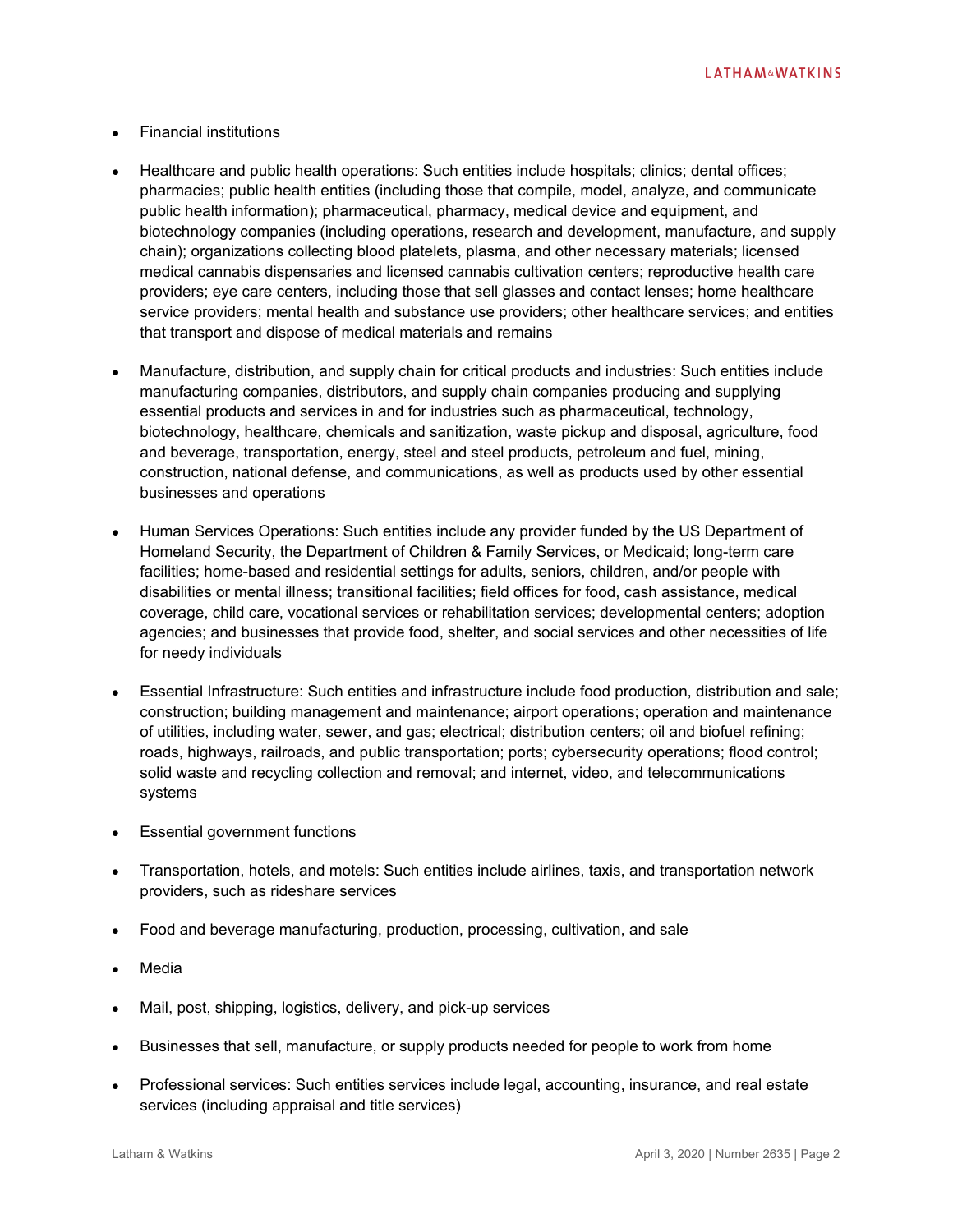The Order specifies that healthcare and public health operations, human services operations, and essential infrastructure shall be construed broadly to avoid any impact to the delivery of healthcare and human services and to essential infrastructure.

# **16 Critical Infrastructure Sectors**

The Order also expressly references the critical infrastructure sectors identified in the March 19, 2020, Memorandum on Identification of Essential Critical Infrastructure Workers During COVID-19 Response (the Memo) issued by the US Department of Homeland Security's Cybersecurity & Infrastructure Security Agency (CISA). The Order states that the definition of essential businesses and operations is meant to encompass the workers identified in the Memo.

The CISA currently identifies the following sectors as critical:

| Chemical                     | Dams                       | <b>Financial Services</b>       | Information Technology                    |
|------------------------------|----------------------------|---------------------------------|-------------------------------------------|
| <b>Commercial Facilities</b> | Defense Industrial<br>Base | Food and Agriculture            | Nuclear Reactors, Materials, and<br>Waste |
| Communications               | <b>Emergency Services</b>  | <b>Government Facilities</b>    | <b>Transportation Systems</b>             |
| Critical Manufacturing       | Energy                     | Healthcare and Public<br>Health | Water and Wastewater<br>Systems           |

**<https://www.cisa.gov/critical-infrastructure-sectors>**

# **Illinois Stay-at-Home Order**

The Order requires all people in Illinois to stay home, except for essential activities and essential governmental functions, or to operate essential businesses and operations.

Essential activities include:

- Health and safety (*e.g.*, seeking emergency services, obtaining medical supplies or medication, or visiting a doctor)
- Necessary supplies and services. (*e.g.*, groceries, household consumer products, supplies needed to work from home, and products necessary to maintain the safety, sanitation, and essential operation of residences)
- Outdoor activity (*e.g.,* walking, hiking, running, or biking, subject to social distancing requirements)
- Certain types of work at essential businesses or operations
- Taking care of others

## **Illinois Social Distancing Requirements**

The Order further sets forth the following social distancing requirements that must be followed as much as reasonably possible: maintaining at least six-foot social distancing from other individuals; washing hands with soap and water for at least 20 seconds as frequently as possible or using hand sanitizer,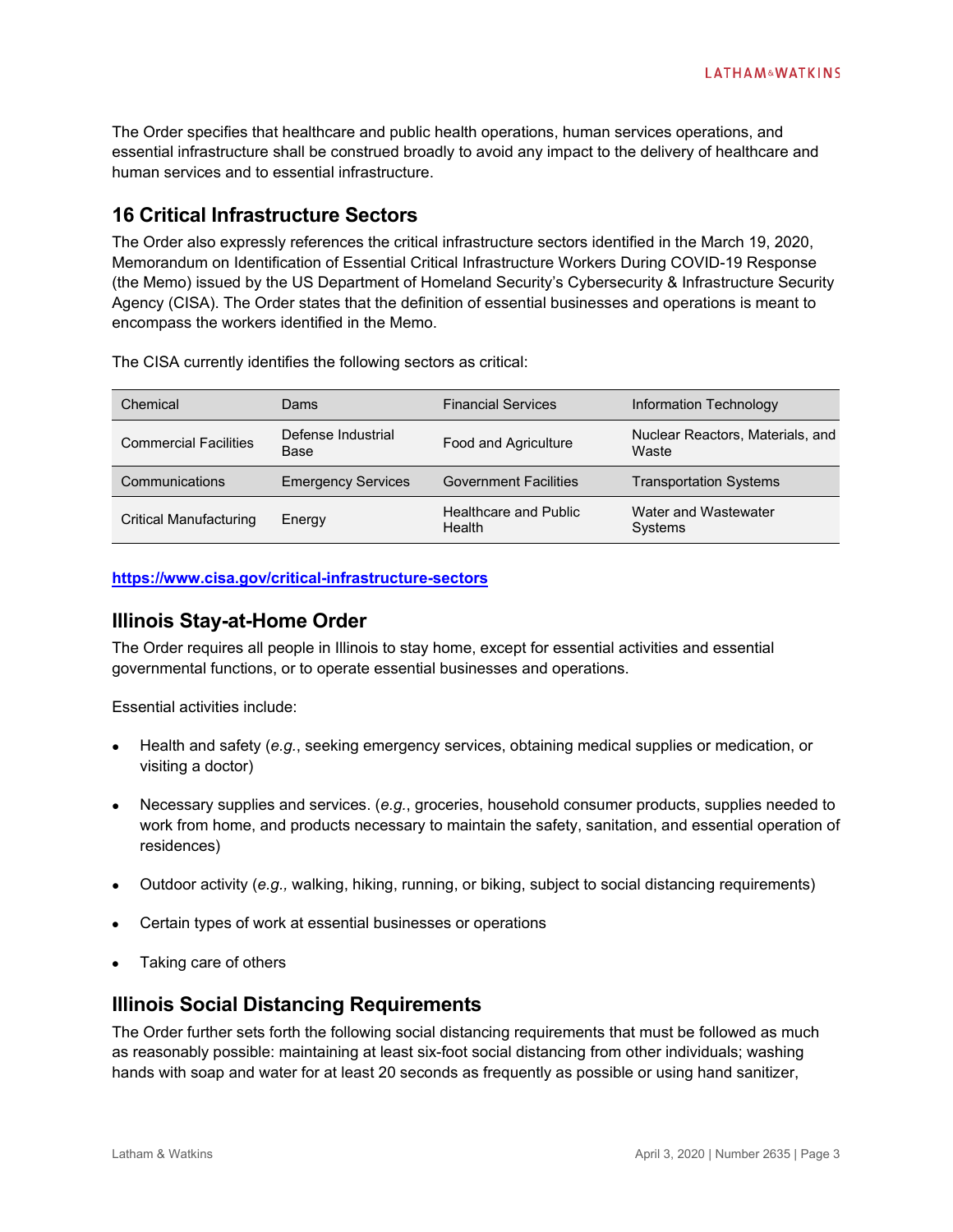covering coughs or sneezes (into the sleeve or elbow, not hands), regularly cleaning high-touch surfaces, and not shaking hands.

The Order further requires businesses to "take proactive measures to ensure compliance" with social distancing and identifies four specific actions to take "where possible":

- Designate six-foot distances for employees and/or customers to maintain appropriate distance
- Have hand sanitizer and sanitizing products readily available for employees and customers
- Implement separate operating hours for elderly and vulnerable customers
- Post online whether a facility is open and how to access the facility or services remotely

## **Impact on Local County and Municipal Orders**

The Order specifies that it does not alter or modify any existing legal authority allowing a county or local government body to enact provisions that are stricter than those in the Order. At this time, businesses and entities are recommended to comply with the terms of the most restrictive order — whether the statewide Order or any local order that exists or becomes implemented.

## **Enforcement**

The Order states that it may be enforced by state and local law enforcement, but does not detail the scope of enforcement. During the March 20, 2020 press conference announcing the Order, the governor stated that law enforcement could seek a cease and desist order or charge violators with a reckless conduct misdemeanor. He also stated that violations may trigger consequences at the local level, including the rescinding of business permits.

## **Additional Information**

Please see the following links for additional information:

- [State of Illinois Coronavirus \(COVID-19\) Response](https://www2.illinois.gov/sites/coronavirus/Pages/default.aspx)
- [Chicago Coronavirus Response Center](https://www.chicago.gov/city/en/sites/covid-19/home.html)
- [Executive Order in Response to COVID-19](https://www2.illinois.gov/Documents/ExecOrders/2020/ExecutiveOrder-2020-10.pdf) March 20, 2020
- **Illinois Department of Commerce & Economic Opportunity Essential Business & Operations** [Frequently Asked Questions](https://www2.illinois.gov/dceo/Documents/Essential%20Business%20FAQ.pdf)
- [US Department of Homeland Security Critical Infrastructure Sectors](https://www2.illinois.gov/dceo/Documents/Essential%20Business%20FAQ.pdf)
- Memorandum on Identification of Essential Critical Infrastructure Workers During COVID-19 Response

*To receive the latest COVID-19-related insights and analysis in your inbox, [subscribe to Latham's](https://www.sites.lwcommunicate.com/5/2399/forms-other/covid-19.asp) [COVID-](https://www.sites.lwcommunicate.com/5/2399/forms-other/covid-19.asp)[19 Resources mailing list.](https://www.sites.lwcommunicate.com/5/2399/forms-other/covid-19.asp)*